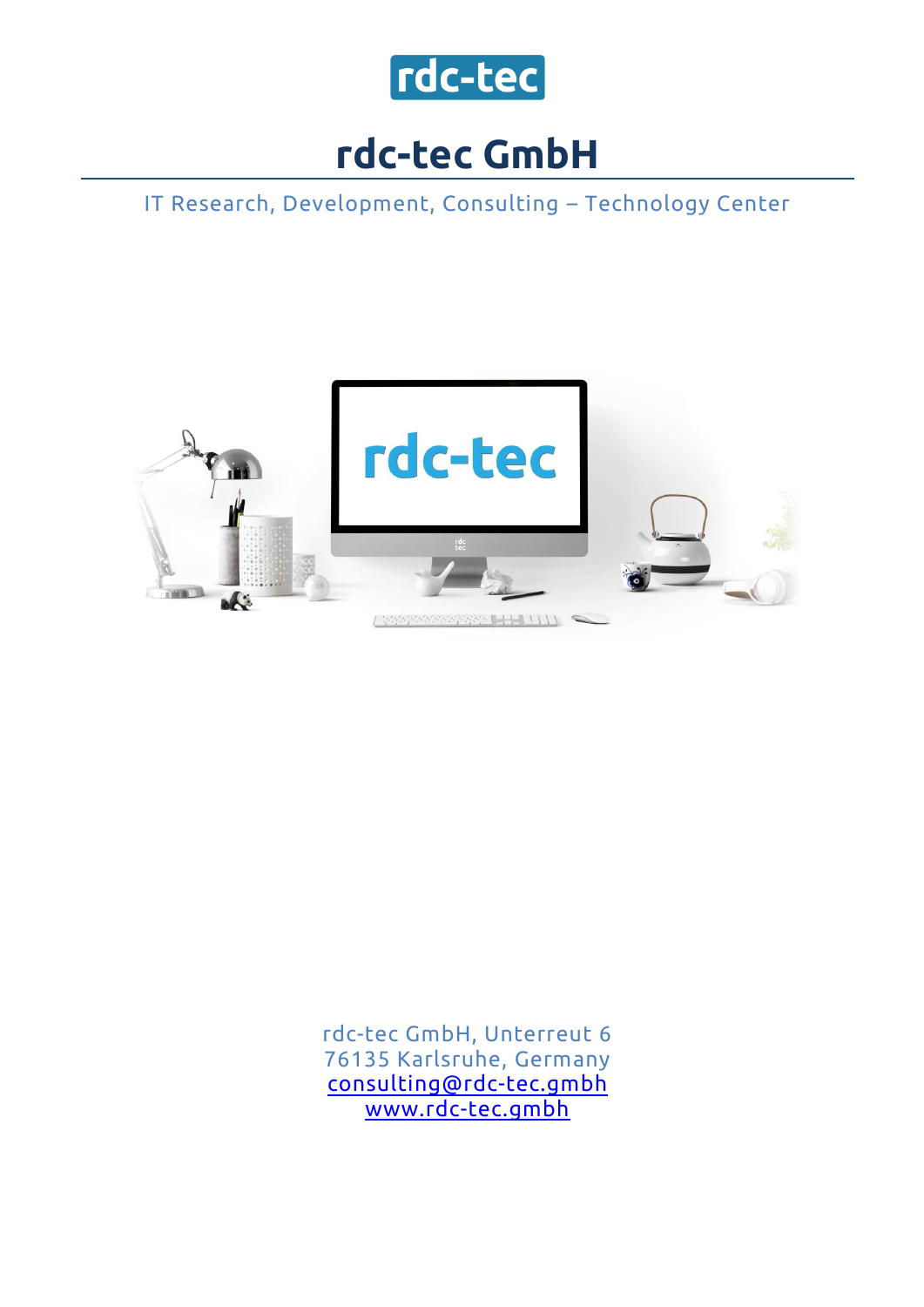

#### **About rdc-tec**

rdc-tec means "Research, Development, Consulting – Technology Center". We provide a broad specter of IT consulting services, as well as research and develop our own products.

IT projects are an integral part of any technology company. With best professional solutions, we bring your IT projects to success. We will accompany you all the way along: research, design, development, deployment and maintenance.

Just send us your project description for the first contact: [consulting@rdc-tec.gmbh](mailto:consulting@rdc-tec.gmbh)

#### **Clients and Partners**



Hays PLC is an international company providing recruitment and human resources services across 33 countries globally.



HS High Stake GmbH<br>Thinh Stake GmbH

SEW-Eurodrive is a German manufacturing company founded in 1931. Today, it is an international organization that manufactures geared motors, frequency inverters and servo drives employing over 17,000 people worldwide with annual sales in excess of €2.8 billion.

The Karlsruhe Institute of Technology is a public research university and one of the largest research and education institutions in Germany.

HS High Stake GmbH is a limited liability company with seat in Karlsruhe, Germany.

USt-IdNr: DE316073364 Сompany seat: Karlsruhe Company register: HRB 729148, Mannheim CEO: Dr.-Ing. Andrey Belkin

Banking details: Sparkasse Karlsruhe IBAN: DE79660501010108263260 BIC: KARSDE66XXX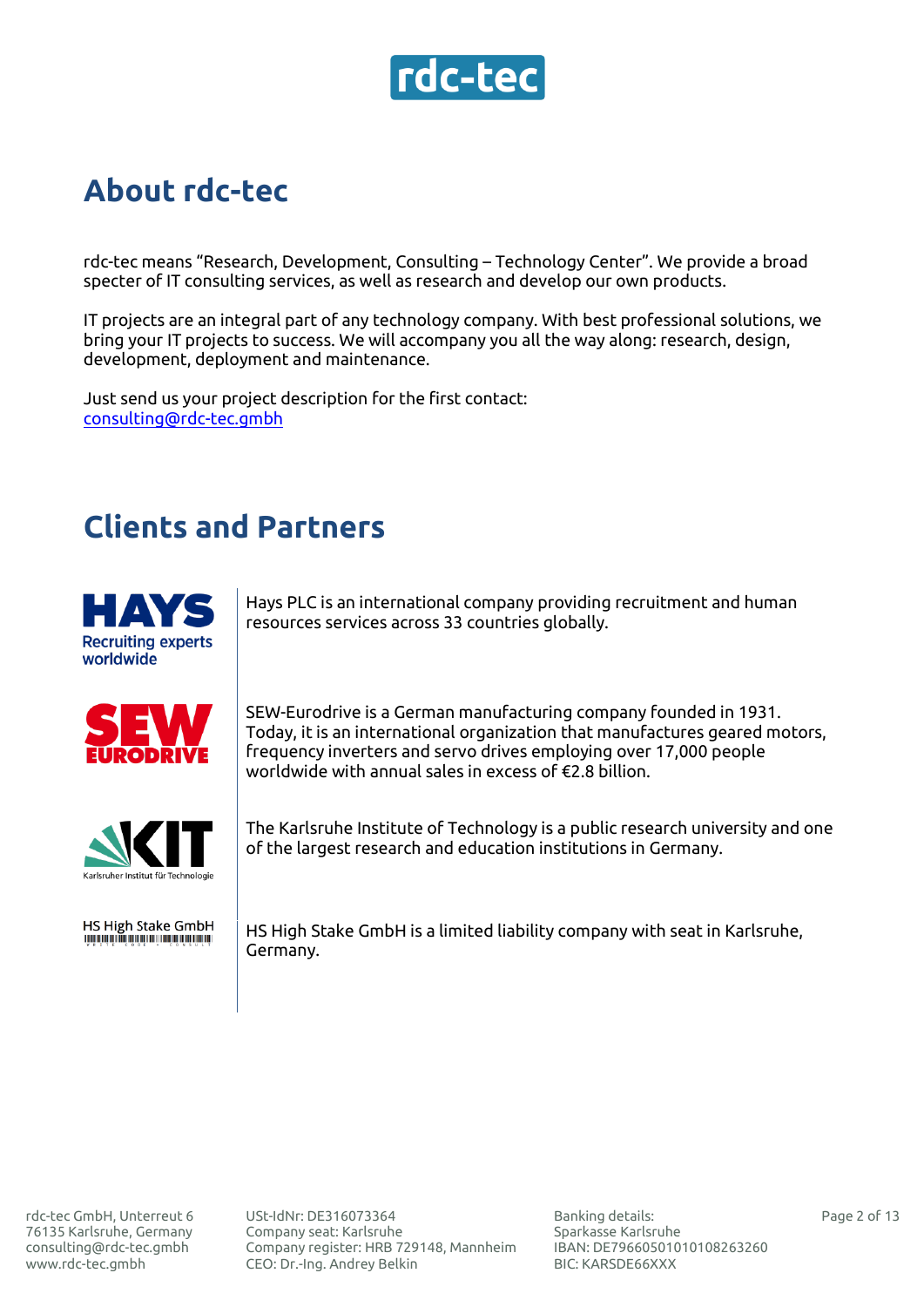

### **Reference Projects**

| 1500 man-hours          | <b>SNMP Manager</b><br>SNMP manager for embedded systems.                                                                                                                                                                                                                                                                                                                                                                                                                                                                                                          |
|-------------------------|--------------------------------------------------------------------------------------------------------------------------------------------------------------------------------------------------------------------------------------------------------------------------------------------------------------------------------------------------------------------------------------------------------------------------------------------------------------------------------------------------------------------------------------------------------------------|
| <b>Service Delivery</b> | Custom SNMP manager running on SEW UHX with<br>Microsoft WEC2013 and communicating with<br>Industrial Network Access Points Siemens W700.                                                                                                                                                                                                                                                                                                                                                                                                                          |
| Tools & Technologies    | C, C++, SNMP, SNMP++, Net-SNMP, Windows API,<br>embedded, cross compiler, Industry 4.0, Waterfall,<br>Visual Studio, Application Builder, TFS, Doxygen,<br>WireShark, WiFi, Ethernet, Industrial Network Access<br>Point, router, embedded x86, WEC2013, MS Office,<br>Windows                                                                                                                                                                                                                                                                                     |
| 3000 man-hours          | <b>Industrial WiFi/Ethernet Access Point Firmware</b><br>A firmware variety based on embedded Linux<br>frameworks for heavy duty network access points with<br>multiple WiFi/Ethernet chips on board.                                                                                                                                                                                                                                                                                                                                                              |
| <b>Service Delivery</b> | Custom firmware / operating system development for<br>Industrial Network Access Points ADS-TEC IWL3000,<br>NXP/Freescale TWR-LS1021A, and SEW UHX on Linux<br>LEDE/OpenWrt. Custom network protocols<br>development: SEW Discovery Protocol (SDP), SEW<br>JSON-RPC (SJR).                                                                                                                                                                                                                                                                                          |
| Tools & Technologies    | C, C++, Python, PHP, HTML, CSS, XML, JavaScript,<br>WSDL, MySQL, RegExp, GCC, embedded, firmware-<br>/driver-/kernel-development, cross compiler, open<br>source patches, SQLite2/3, JSON, JSON-RPC, SOAP,<br>Web Services, Industry 4.0, Waterfall, Kconfig,<br>StarUML, Eclipse, Brackets, Atom, NetBeans, CodeLite,<br>PyCharm, PHPStorm, uHTTPd, iPerf, WireShark,<br>Valgrind, WiFi, Ethernet, Industrial Network Access<br>Point, router, ARM Cortex-7, x86, Raspberry Pi, Git,<br>LibreOffice, MS Office, Linux Ubuntu, OpenWrt, LEDE,<br>Raspbian, Windows |
| 850 man-hours           | <b>RTP Proxy for IP-Telephony</b><br>A real-time proxy for audio streaming with advanced<br>traffic analysis (e.g. jitter) and management (e.g.<br>telephone answering and forwarding machine).                                                                                                                                                                                                                                                                                                                                                                    |
| <b>Service Delivery</b> | Architecture design and development of a proxy<br>server: multithreading core, Netty-like processing,<br>asynchronous event loops, Reactive Streams, unit                                                                                                                                                                                                                                                                                                                                                                                                          |

rdc-tec GmbH, Unterreut 6 76135 Karlsruhe, Germany [consulting@rdc-tec.gmbh](mailto:consulting@rdc-tec.gmbh) [www.rdc-tec.gmbh](http://www.rdc-tec.gmbh/)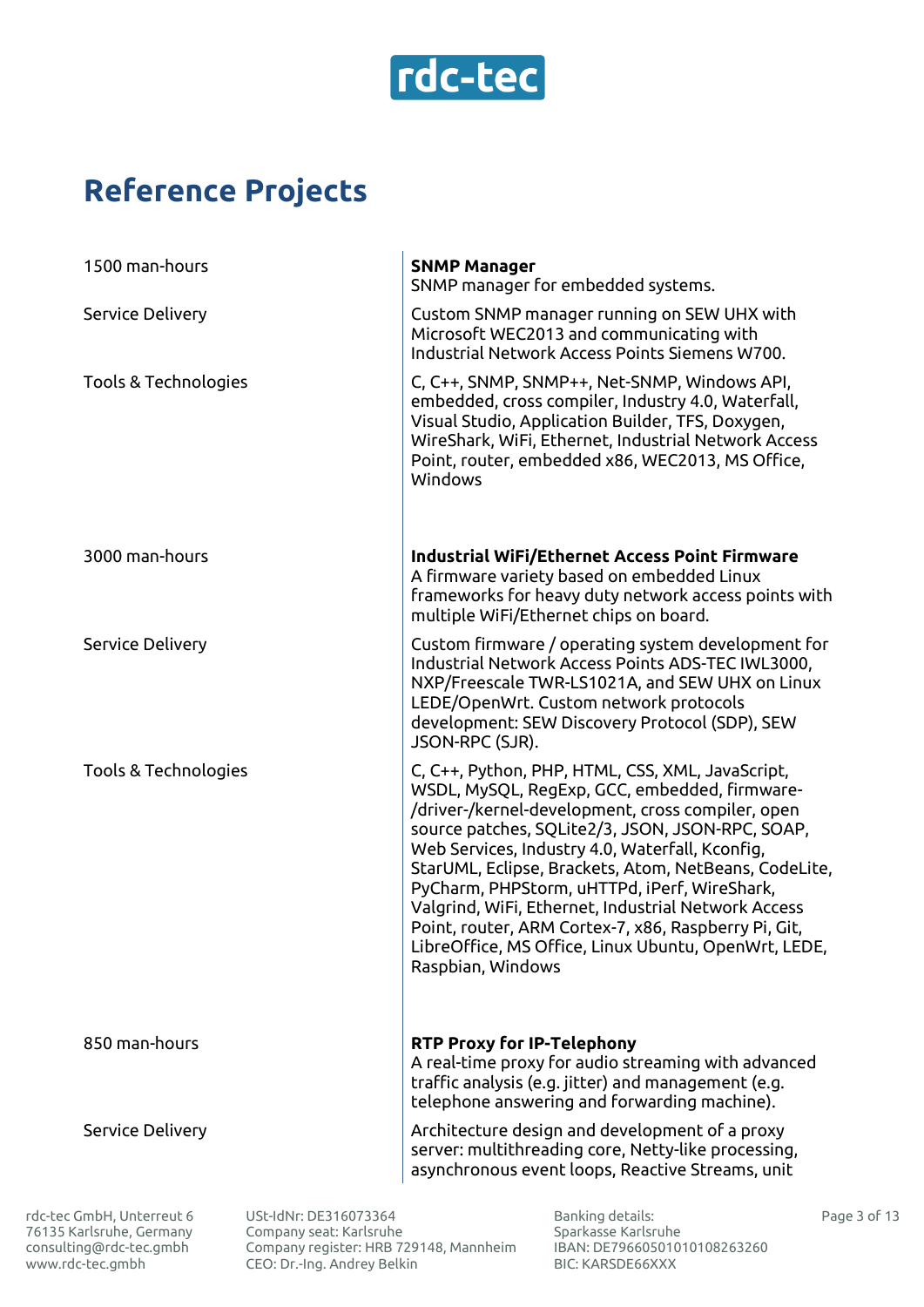

|                         | tests, etc.                                                                                                                                                                                                                                                                                                                                                                                                                                                                                 |
|-------------------------|---------------------------------------------------------------------------------------------------------------------------------------------------------------------------------------------------------------------------------------------------------------------------------------------------------------------------------------------------------------------------------------------------------------------------------------------------------------------------------------------|
| Tools & Technologies    | Rust, Cargo, MIO, Reactive Streams, Netty, IDEA<br>IntelliJ, UDP, RTP, JSON, XML, Mercurial, WireShark,<br>Windows, Mac OS X                                                                                                                                                                                                                                                                                                                                                                |
| 2000 man-hours          | <b>Computer Telephony Integration (CTI)</b><br>A management system for integrated and coordinated<br>interactions between telephones and computers.                                                                                                                                                                                                                                                                                                                                         |
| <b>Service Delivery</b> | Architecture design and development of:<br>Windows TSP driver: multithreading and<br>multiprocessing framework, TCP/IP<br>communication, TSPI2 compliance, RSA and<br>SHA cryptography over SSL channels, etc.<br>• Windows tray/dialog app: controls subclassing,<br>TAPI2 compliance, Access Control List (ACL)<br>processing, registry processing, multi-language<br>support, check for updates, etc.<br>Windows MSI installer: unattended installation,<br>multi-language support, etc. |
| Tools & Technologies    | C++, Windows API, ACL, TAPI, TSPI, Crypto++, TinyXml,<br>Visual Studio, Installer Essentials, ReSharper, Doxygen,<br>TCP/IP, HTTP, UDP, RTP, RSA, SHA, MSI Packaging,<br>Advanced GUI, Mercurial, WireShark, VMware,<br>Windows                                                                                                                                                                                                                                                             |
| 2000 man-hours          | <b>Call Manager</b><br>A novel N-tier system for computer-telephone<br>interactions that allows more efficient integrated<br>computer-telephone work- and dataflow within<br>middle-size to enterprise business environments. All<br>interactions between arbitrary numbers of computers<br>and telephones are managed by dedicated telephony<br>servers. The tiers include Ethernet telephones,<br>desktop/mobile apps, streaming proxies, call manager<br>servers, databases.             |
| <b>Service Delivery</b> | Implementation of various features for streaming<br>proxy and call manager servers within a team of<br>developers: jitter analysis module, faxing functionality,<br>etc.                                                                                                                                                                                                                                                                                                                    |
| Tools & Technologies    | Java, Spring, Hibernate, Netty, Stream API, J2EE, log4j,<br>JUnit, Maven, IDEA IntelliJ, C, XCode, CLion, gcc,<br>PostgreSQL, HTML, XML, JSON, JavaScript, Node.js,<br>AngularJS, Web services, RPC, SOAP, TDD, Model-<br>Driven Engineering, TCP/IP, UDP, RTP, Mercurial,<br>WireShark, Mac OS X, Linux, Full-Stack, B2B, B2C, CRM,<br>CMS, SaaS                                                                                                                                           |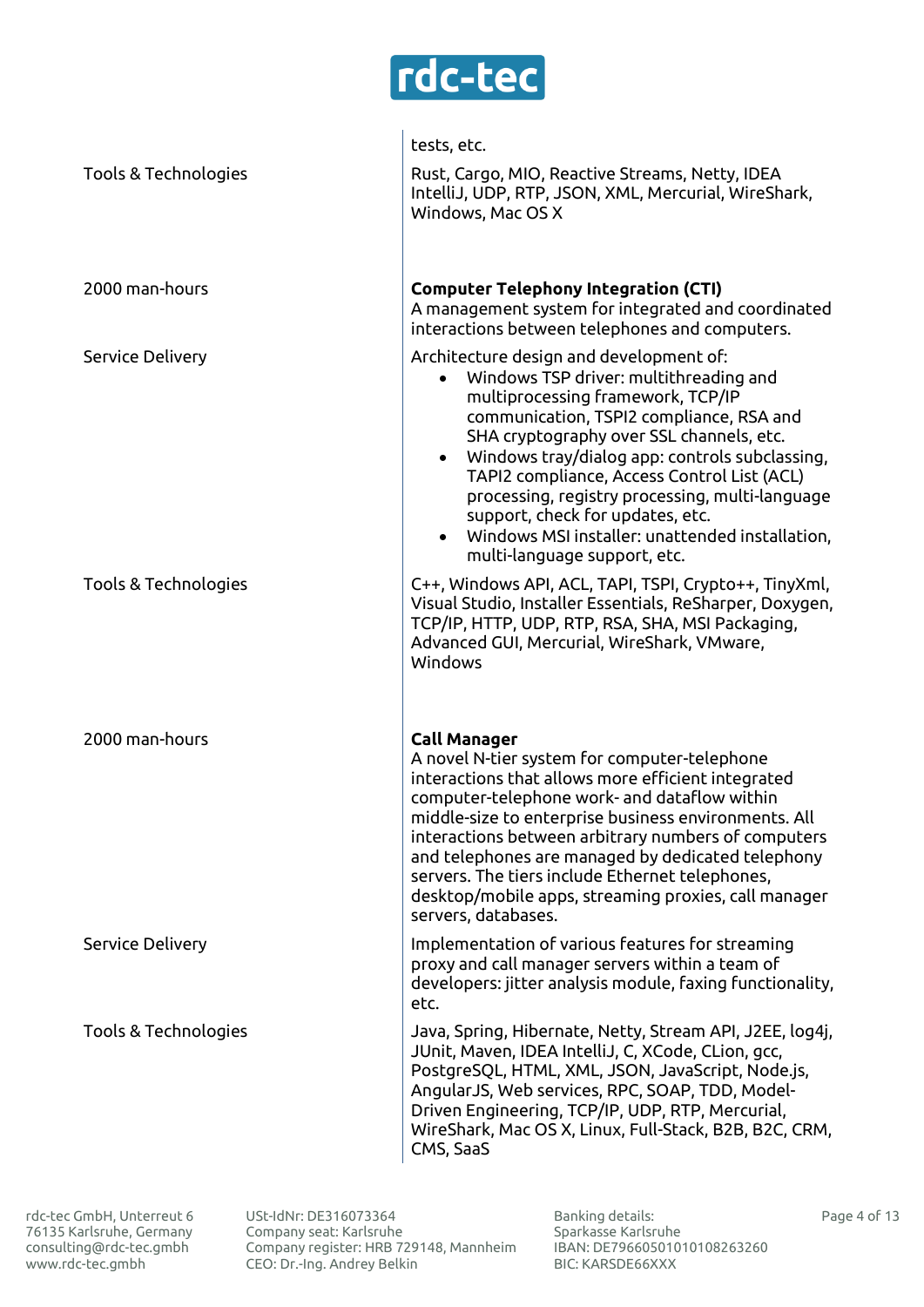

| 500 man-hours        | ProjectsImporter<br>A parser for freelance sites with an aggregator and a<br>web presentation of projects.                                                                                                                                                                                                                                                                                                                                                                                  |
|----------------------|---------------------------------------------------------------------------------------------------------------------------------------------------------------------------------------------------------------------------------------------------------------------------------------------------------------------------------------------------------------------------------------------------------------------------------------------------------------------------------------------|
| Service Delivery     | Architecture design and development of parsing<br>service and 3-tier aggregator-presenter system:<br>multithreading processing, model-driven engineering,<br>Hibernate OGM, Guice dependency injections,<br>database caching, etc.                                                                                                                                                                                                                                                          |
| Tools & Technologies | Java, Hibernate, Google Guice, JUnit, Apache CLI, log4j<br>2, JSP, J2EE, AngularJS, Maven, IDEA IntelliJ, JavaDoc,<br>JIRA, Confluence, HTML, MongoDB, NoSQL, UML,<br>StarUML, Tomcat, Git, Latex, Windows, B2B,<br>Responsive Design, Full-Stack                                                                                                                                                                                                                                           |
| 3000 man-hours       | <b>Semantic Tracking Modules</b><br>Novel tracking algorithms for the Fraunhofer Network<br>Enabled Surveillance and Tracking (NEST) system. The<br>NEST system allows intelligent monitoring and<br>surveillance of public areas (storehouses, train<br>stations, airports and maritime areas).                                                                                                                                                                                            |
| Service Delivery     | Research and development of semantic tracking<br>modules. The developed tracking modules (JIPDAF,<br>bootstrap particle filter) are empowered by an<br>extended data association (additional attributes, e.g.<br>color and sizes), the Least Discernible Quantum<br>concept and a high-level memory framework.                                                                                                                                                                              |
| Tools & Technologies | Java, Apache Commons Math, Maven, NetBeans, XML,<br>XSL, Bayesian theory, mathematica, Git, JIRA,<br>Confluence, Windows, Linux                                                                                                                                                                                                                                                                                                                                                             |
| 10000 man-hours      | <b>High-Level Memory for Intelligent Humanoid</b><br><b>Robots</b><br>A humanoid robot is one of the most complex and<br>advanced intelligent autonomous systems. Here the<br>ultimate goal is the creation of an anthropomorphic<br>robot that is similar in appearance and cognitive<br>abilities to a human. Since the intended capabilities<br>imply most advanced cognition, reasoning and<br>planning, a corresponding high-level memory system<br>has to be similar to human memory. |
| Service Delivery     | Research and development of high-level memory<br>structure for humanoid robots (ARMAR-3, 4):<br>leading of the "Perception and World<br>Modeling" working group;                                                                                                                                                                                                                                                                                                                            |

rdc-tec GmbH, Unterreut 6 76135 Karlsruhe, Germany [consulting@rdc-tec.gmbh](mailto:consulting@rdc-tec.gmbh) [www.rdc-tec.gmbh](http://www.rdc-tec.gmbh/)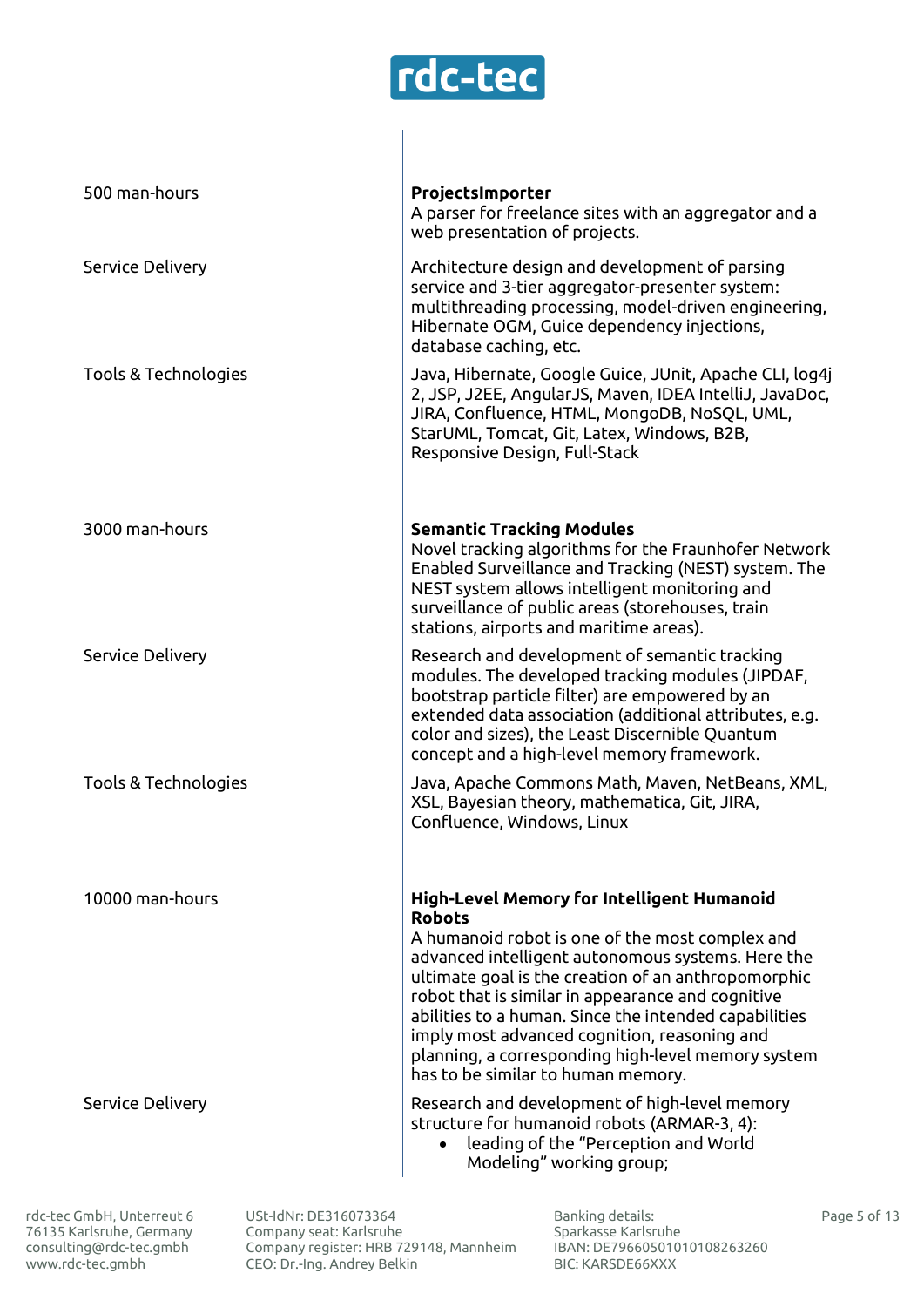

|                         | real-time multithreading cross-platform<br>$\bullet$<br>distributed environment;<br>data representation as multivariate Gaussian<br>$\bullet$<br>Mixtures;<br>entities representation as dynamic sets of<br>$\bullet$<br>arbitrary attributes and relations on the basis<br>of a proposed Progressive Mapping<br>mechanism;<br>prior knowledge representation as ontology of<br>$\bullet$<br>known entities, classes and rules;<br>Bayesian update (Kalman filter, JIPDAF,<br>$\bullet$<br>bootstrap particle filter);<br>probabilistic classification on the basis of<br>$\bullet$<br>weighted structural and pdf similarities;<br>information deficit analysis on the basis of<br>$\bullet$<br>information entropy;<br>Gaussian Mixture components reduction and<br>$\bullet$<br>weighted sampling on the basis of weak<br>distance analysis with probe functions;<br>Least Discernible Quantum employment for<br>$\bullet$<br>particle filter re-sampling and entropy<br>calculation unification. |
|-------------------------|------------------------------------------------------------------------------------------------------------------------------------------------------------------------------------------------------------------------------------------------------------------------------------------------------------------------------------------------------------------------------------------------------------------------------------------------------------------------------------------------------------------------------------------------------------------------------------------------------------------------------------------------------------------------------------------------------------------------------------------------------------------------------------------------------------------------------------------------------------------------------------------------------------------------------------------------------------------------------------------------------|
| Tools & Technologies    | C++, CMake, OGRE, OpenGL, DirectX, Boost, Java,<br>XML, TCP/IP, UDP, ontologies, ontoprise, Protégé,<br>NoSQL, MongoDB, mathematica, MATLAB, Blender,<br>Subversion, Mercurial, Windows, Linux                                                                                                                                                                                                                                                                                                                                                                                                                                                                                                                                                                                                                                                                                                                                                                                                       |
| 3000 man-hours          | <b>Kµ4 Decay Analysis</b><br>A NA48 experiment at CERN has gathered about 4 Tb<br>data for kaon decays. This has brought new<br>possibilities for semileptonic decays analysis:<br>branching ratios, chiral perturbation theory checks,<br>etc.                                                                                                                                                                                                                                                                                                                                                                                                                                                                                                                                                                                                                                                                                                                                                      |
| <b>Service Delivery</b> | Research and development of an analysis system for<br>the rare kaon decay Kµ4. Hereby, each decay event is<br>contaminated by millions of clutter decays. The<br>system managed to get several thousands of Kµ4<br>events (646 times better than any previous attempt in<br>the world) and analyze their branching ratio.                                                                                                                                                                                                                                                                                                                                                                                                                                                                                                                                                                                                                                                                            |
| Tools & Technologies    | C++, CERN ROOT, mathematica, Latex, Windows, Linux                                                                                                                                                                                                                                                                                                                                                                                                                                                                                                                                                                                                                                                                                                                                                                                                                                                                                                                                                   |
| 2000 man-hours          | University-Wide IT Infrastructure<br>An IT infrastructure for the University of Mainz (35 000<br>students, 6 000 employees).                                                                                                                                                                                                                                                                                                                                                                                                                                                                                                                                                                                                                                                                                                                                                                                                                                                                         |
| <b>Service Delivery</b> | Architecture design and development of:<br>AD Service - analysis and monitoring of the university-<br>wide Active Directory for portal applications;                                                                                                                                                                                                                                                                                                                                                                                                                                                                                                                                                                                                                                                                                                                                                                                                                                                 |

rdc-tec GmbH, Unterreut 6 76135 Karlsruhe, Germany [consulting@rdc-tec.gmbh](mailto:consulting@rdc-tec.gmbh) [www.rdc-tec.gmbh](http://www.rdc-tec.gmbh/)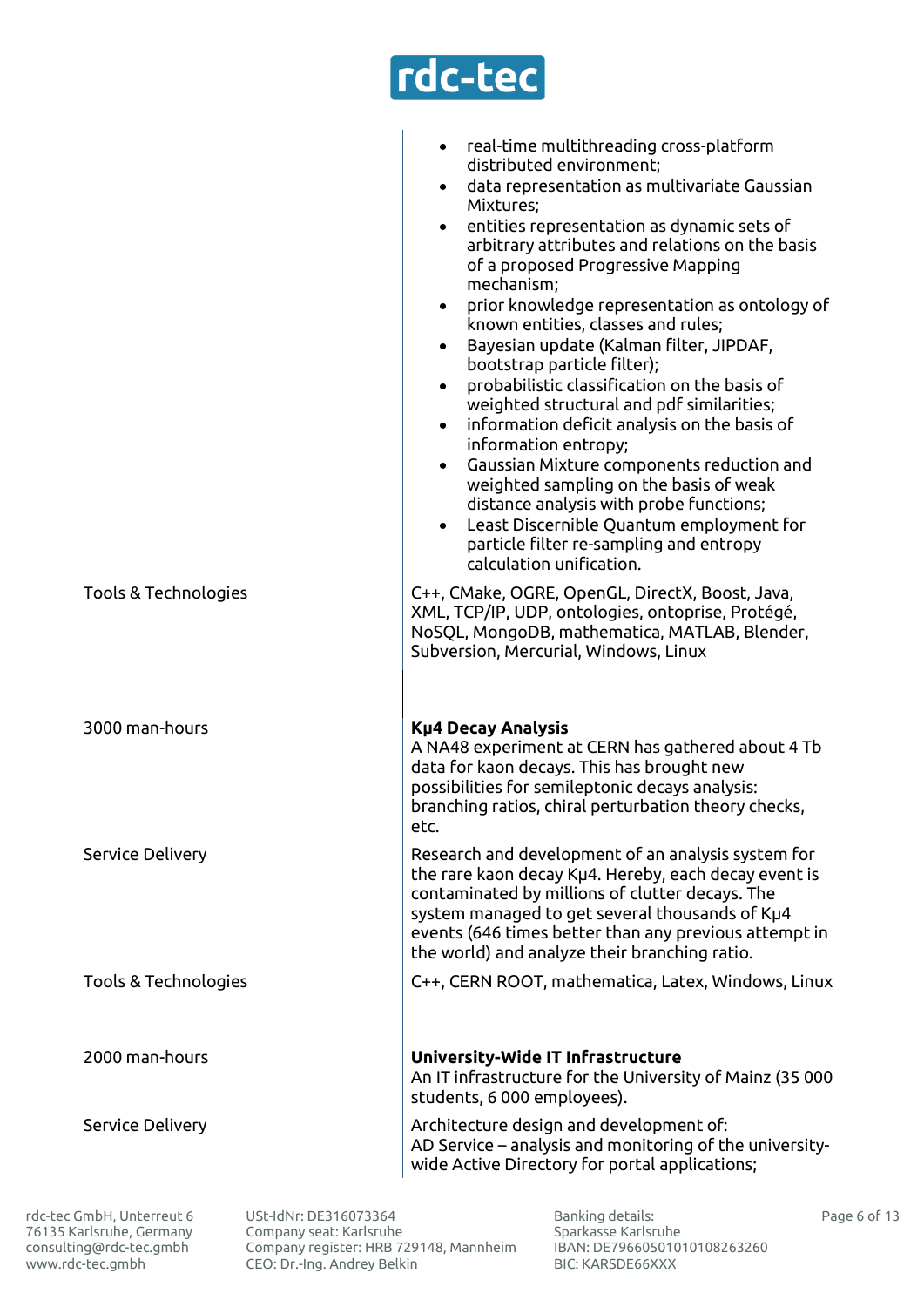

|                      | WEA Service - Windows Event Log analysis for<br>distributed filtering and monitoring on all computers<br>of the Uni-Mainz.DE domain. Information transmission<br>to a central database based on BITS and SSIS. OLAP<br>and data mining analysis based on the MS SQL-Server<br>Analysis Services. Visualization with Reporting<br>Services, presentation of multidimensional data-cubes<br>of events, data mining;<br>Notification System - trigger system for failure events<br>monitoring of heterogeneous data sources on the<br>basis of MS SQL Notification Services. Notification of<br>University of Mainz administrators per e-mail, RSS,<br>Windows Messenger within a "publish/subscribe"<br>architecture;<br>Unified Messaging for the MS Exchange Server –<br>control of the Message Waiting Indicators (MWI) of<br>the University of Mainz telephone system for voice<br>mails stored in MS Exchange mailboxes;<br>Web Mining OLAP – analysis of Apache server logs<br>with the MS SQL Analysis Services;<br>ZDV Browser – secure web browser for public campus<br>computers and classes for electronic examinations.<br>The browser also substitutes Windows shell (Explorer<br>and command line) and is flexibly configurable for<br>different environments. |
|----------------------|----------------------------------------------------------------------------------------------------------------------------------------------------------------------------------------------------------------------------------------------------------------------------------------------------------------------------------------------------------------------------------------------------------------------------------------------------------------------------------------------------------------------------------------------------------------------------------------------------------------------------------------------------------------------------------------------------------------------------------------------------------------------------------------------------------------------------------------------------------------------------------------------------------------------------------------------------------------------------------------------------------------------------------------------------------------------------------------------------------------------------------------------------------------------------------------------------------------------------------------------------------------------------|
| Tools & Technologies | C++, COM, ATL, Windows API, MFC, C#, ASP.NET, MS<br>SQL, SQL Server Integration Services (SSIS), BITS,<br>OLAP, Data Mining, XML, XSL, MS Exchange, MS IIS,<br>Apache HTTP Server, Subversion, Windows, Linux                                                                                                                                                                                                                                                                                                                                                                                                                                                                                                                                                                                                                                                                                                                                                                                                                                                                                                                                                                                                                                                              |
| 1000 man-hours       | <b>ATLAS Detector</b><br>ATLAS is one of detector experiments constructed at<br>the CERN Large Hadron Collider (LHC). The detector is<br>46 m long, 25 m in diameter and weighs about 7 000 t.<br>It produces 1 petabyte (PB) of data per second.                                                                                                                                                                                                                                                                                                                                                                                                                                                                                                                                                                                                                                                                                                                                                                                                                                                                                                                                                                                                                          |
| Service Delivery     | Development of:<br>trigger system for the Liquid Argon<br>Calorimeter of the ATLAS detector. The system<br>calculates incoming energies (incl. jet energy<br>summation) on the firmware level dealing with<br>40 million complex events per second;<br>• purity control and monitoring system for the<br>calorimeter.<br>Extensive tests of the muon spectrometer.                                                                                                                                                                                                                                                                                                                                                                                                                                                                                                                                                                                                                                                                                                                                                                                                                                                                                                         |
| Tools & Technologies | C, C++, LabView, SPSS, FPGA, CAN bus, Windows, Linux                                                                                                                                                                                                                                                                                                                                                                                                                                                                                                                                                                                                                                                                                                                                                                                                                                                                                                                                                                                                                                                                                                                                                                                                                       |
| 1000 man-hours       | <b>Acoustic Signals and Speech Recognition System</b><br>A system for acoustic signals and speech analysis with                                                                                                                                                                                                                                                                                                                                                                                                                                                                                                                                                                                                                                                                                                                                                                                                                                                                                                                                                                                                                                                                                                                                                            |

rdc-tec GmbH, Unterreut 6 76135 Karlsruhe, Germany [consulting@rdc-tec.gmbh](mailto:consulting@rdc-tec.gmbh) [www.rdc-tec.gmbh](http://www.rdc-tec.gmbh/)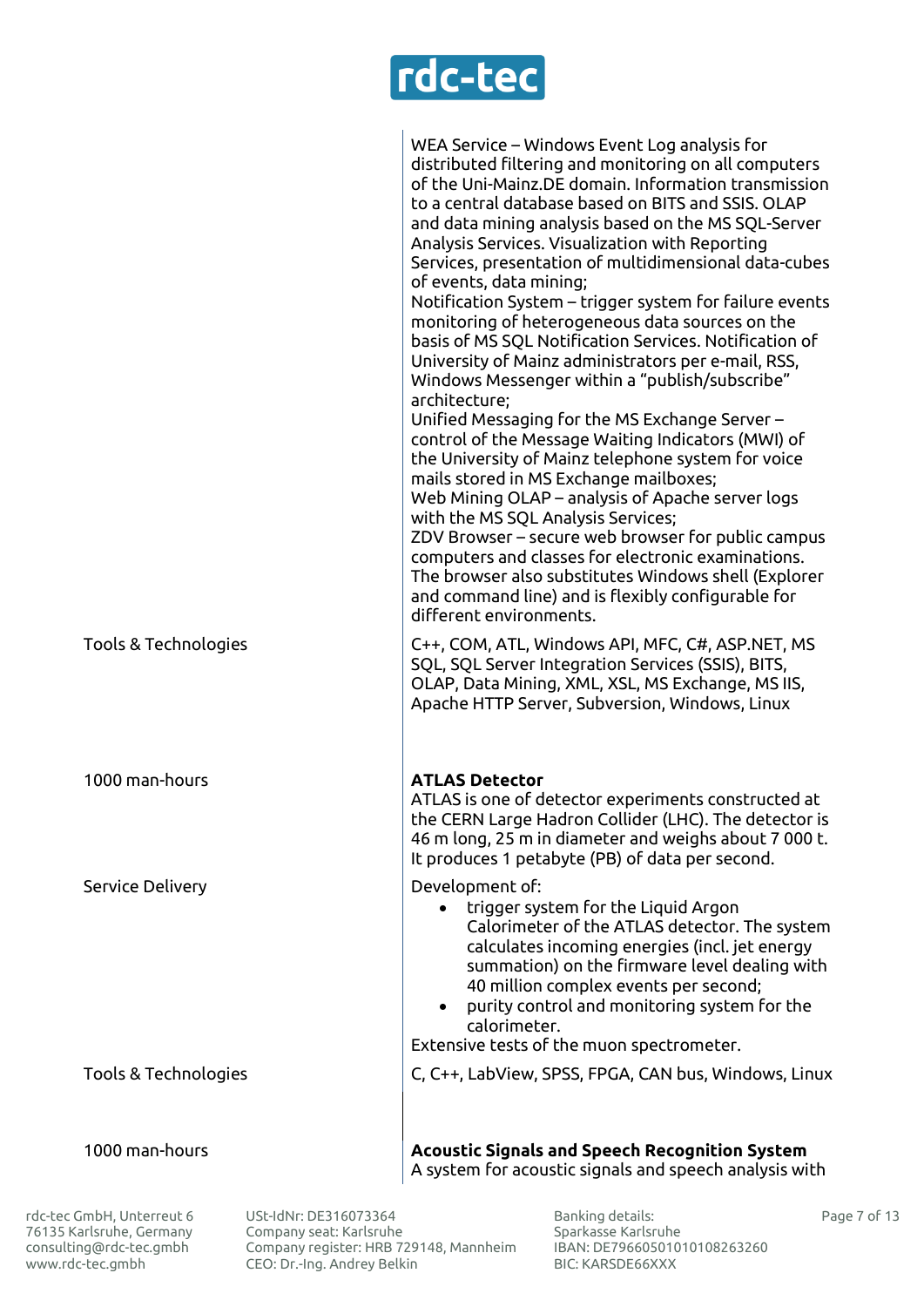

|                         | classification.                                                                                                                                                                     |
|-------------------------|-------------------------------------------------------------------------------------------------------------------------------------------------------------------------------------|
| <b>Service Delivery</b> | Architecture design and development of an acoustic<br>signals and speech analysis system with<br>Fourier/wavelet transformations, temporal analysis<br>based on Markov chains, etc. |
| Tools & Technologies    | C++, MFC, DirectX, mathematica, CVS, Windows                                                                                                                                        |
|                         |                                                                                                                                                                                     |
| 600 man-hours           | <b>Template Translation System Multilingual Support</b><br>The system allows automatic site text extraction,<br>distributed translation, automatic substitution.                    |
| <b>Service Delivery</b> | Architecture design and development of N-tier<br>template translation system: admin/user apps, front-<br>end and back-end for multilingual support of web<br>sites.                 |
| Tools & Technologies    | Java, RMI, JSP, Servlet, J2EE, B2B, E-Commerce, C++,<br>ASP, HTML, CSS, JavaScript, XML, XSL, PostgreSQL,<br>Oracle RDBMS, UML, Rational Rose, MS SourceSafe,<br>Windows, Linux     |
|                         |                                                                                                                                                                                     |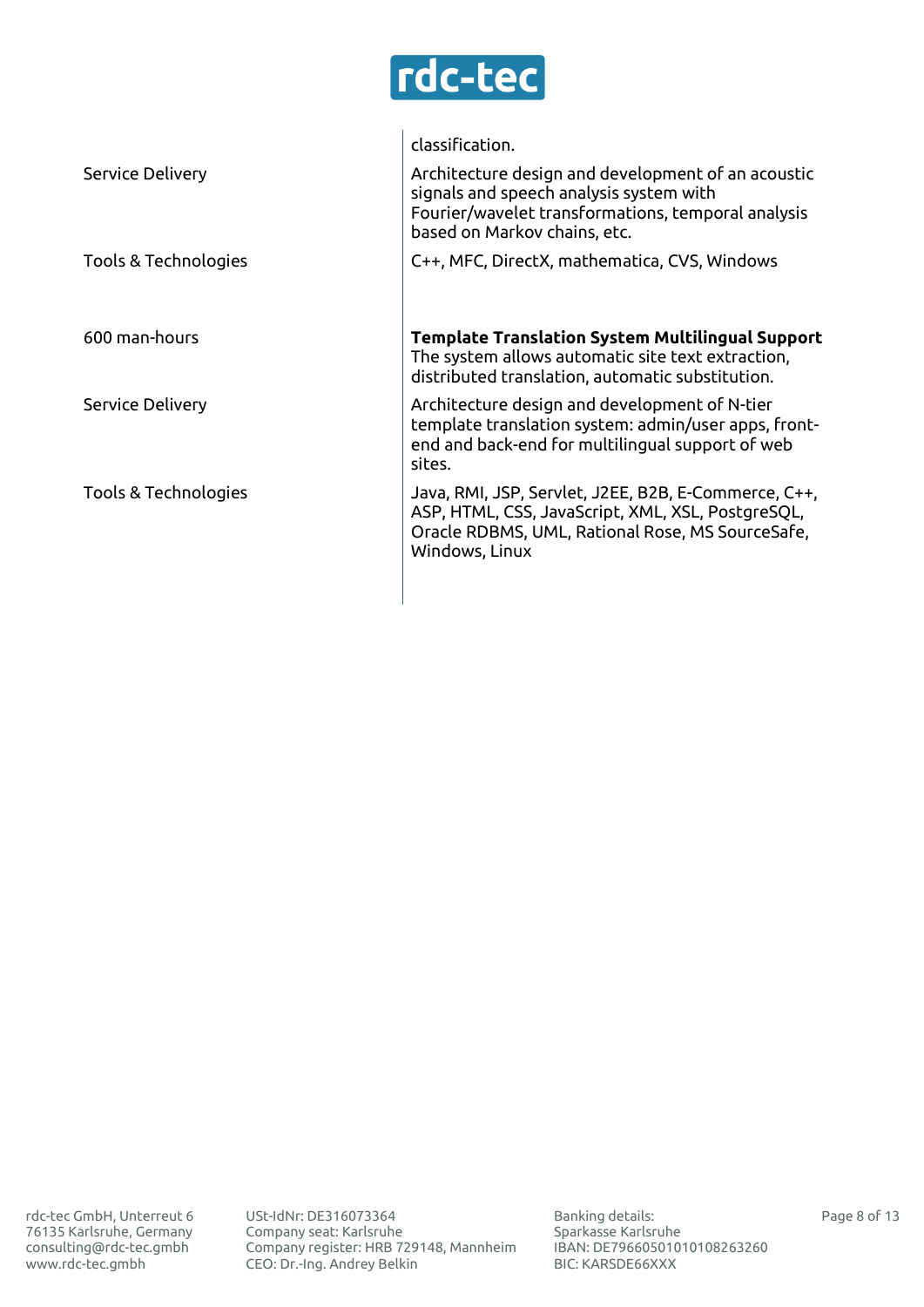

## **Technical Experience**

#### **IT Languages** Java

**Technologies** .NET

C  $C++$ C# Python SQL **HTML** XML/XSL CSS JavaScript UML OWL RDF **WSDL** Visual Basic Rust Lisp Pascal Fortran Perl Bash ASP.NET ASP JSP Hibernate **COM** ATL MFC Windows API **JSON** JSON-RPC SOAP RMI RPC JUnit **SSL** RSA XPath HTTP jQuery AngularJS Node.js Semantic Web CGI ISAPI

USt-IdNr: DE316073364 Сompany seat: Karlsruhe Company register: HRB 729148, Mannheim CEO: Dr.-Ing. Andrey Belkin

Banking details: Sparkasse Karlsruhe IBAN: DE79660501010108263260 BIC: KARSDE66XXX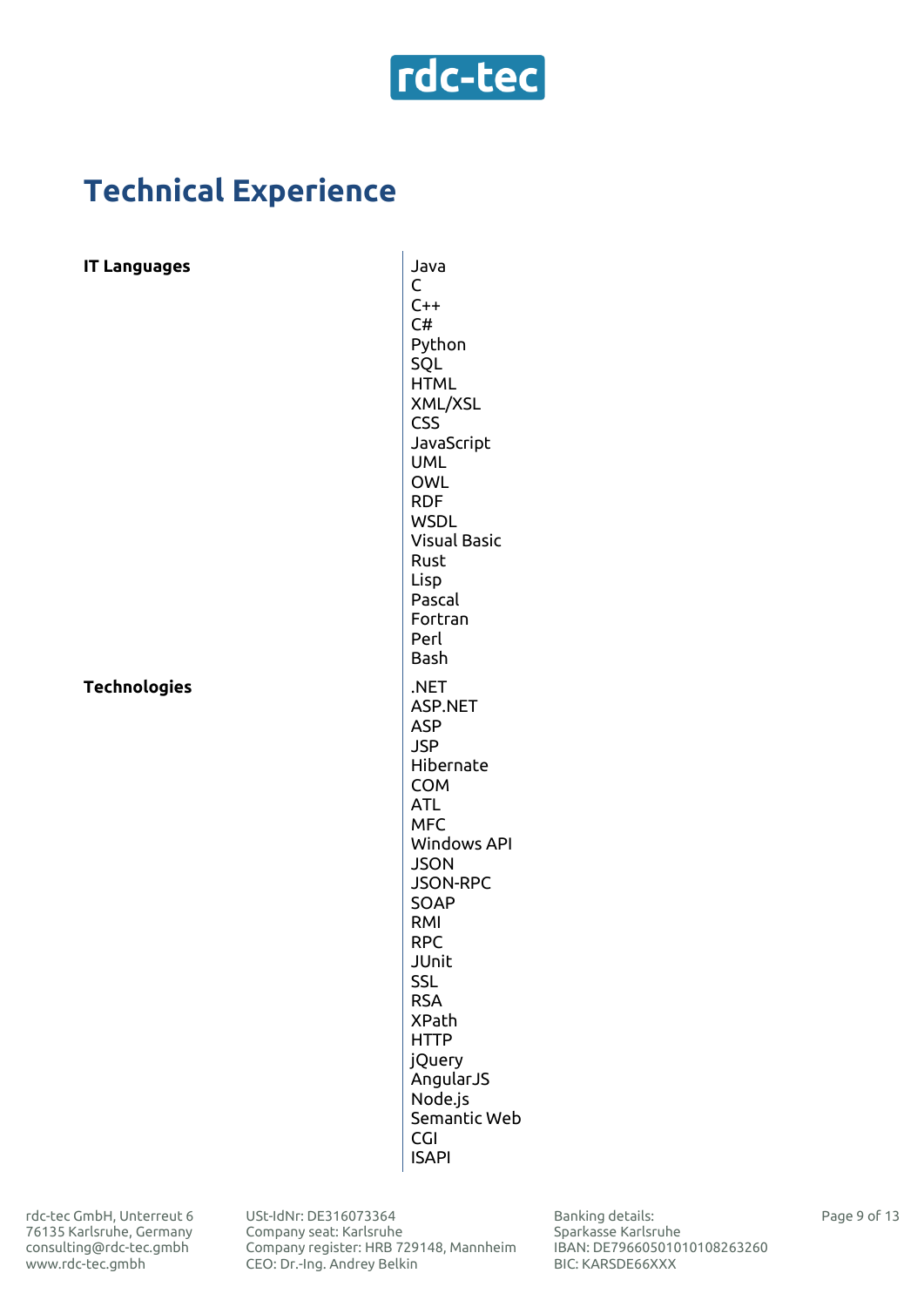

POSIX Boost OGRE Open GL DirectX OLE ActiveX Ontology J2EE JavaFX Swing Continuous Integration Mocking Framework Maven CMake OOP Crypto++ **SASS** Jade DoxyGen JavaDoc OLAP Active Directory TAPI **TSPI** ACL **BITS** JFC TCP/IP UDP RTP NoSQL **RTSP** FPGA CAN bus Netty Reactive Streams JDBC MIO Cargo Applet Google Guice CERN ROOT Java Native Servlet B2B  $B2C$ SaaS Web Services CRM CMS WordPress J2EE

rdc-tec GmbH, Unterreut 6 76135 Karlsruhe, Germany [consulting@rdc-tec.gmbh](mailto:consulting@rdc-tec.gmbh) [www.rdc-tec.gmbh](http://www.rdc-tec.gmbh/)

USt-IdNr: DE316073364 Сompany seat: Karlsruhe Company register: HRB 729148, Mannheim CEO: Dr.-Ing. Andrey Belkin

Banking details: Sparkasse Karlsruhe IBAN: DE79660501010108263260 BIC: KARSDE66XXX

Page 10 of 13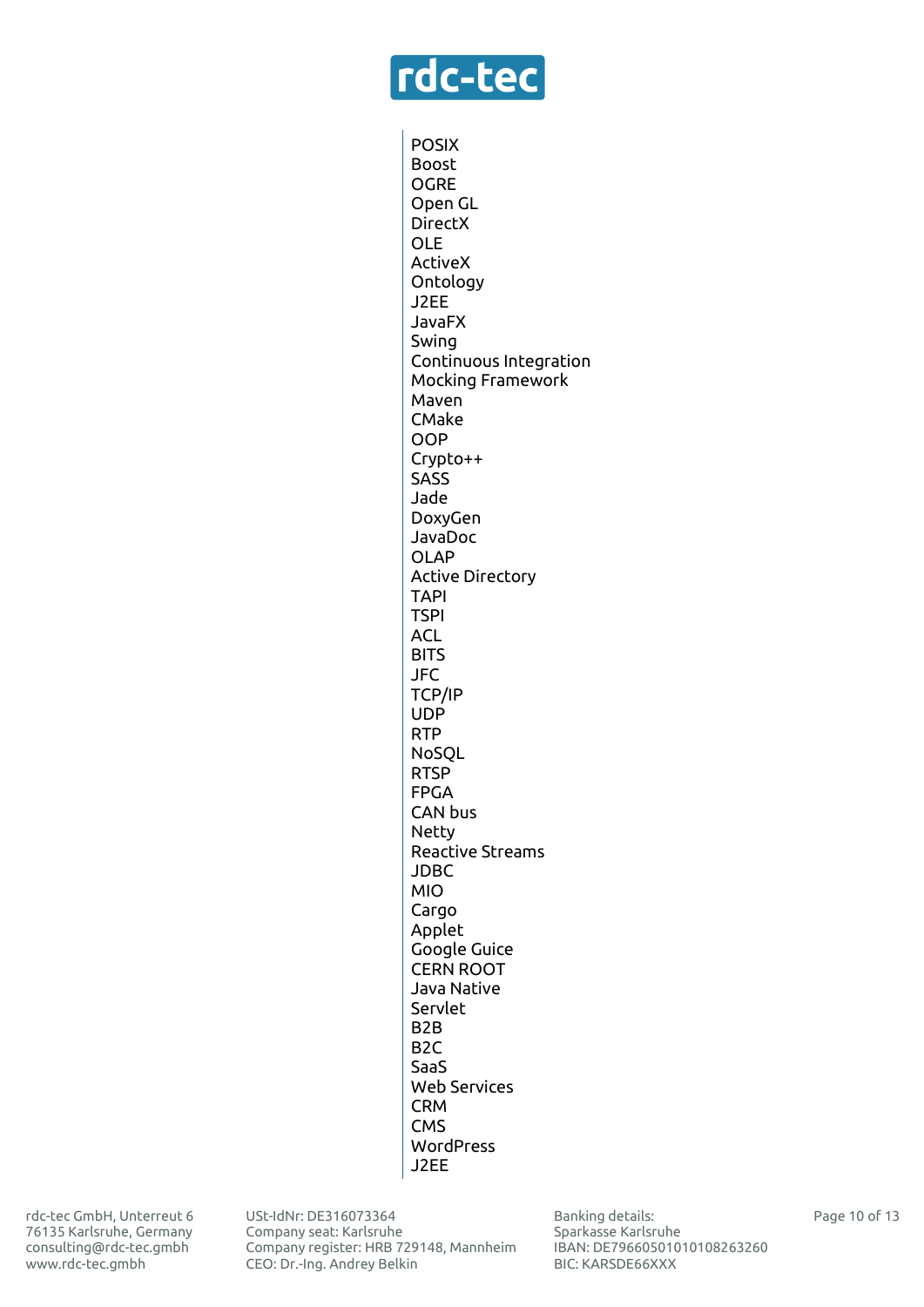# rdc-tec

**Databases** MySQL MS SQL Oracle MS Access PostgreSQL Ontoprise Protégé SQLite MongoDB **Web & Application Servers** MS IIS Apache HTTP Apache Tomcat JBoss WebSphere GlassFish **Tools & Software Visual Studio** ReSharper C++ CLion XCode PyCharm **GCC** Cross compiler IntelliJ IDEA **Eclipse NetBeans** Atom PHPStorm MS Office JIRA Confluence mathematica MATLAB LabView SPSS Adobe Photoshop Adobe Premiere Adobe After Effects Adobe Illustrator CorelDRAW GIMP Lotus Notes Brackets WireShark StarUML Together Rational Software Architect Latex Google Docs VMware Oracle VM VirtualBox

Mercurial

**Versioning** Git

rdc-tec GmbH, Unterreut 6 76135 Karlsruhe, Germany [consulting@rdc-tec.gmbh](mailto:consulting@rdc-tec.gmbh) [www.rdc-tec.gmbh](http://www.rdc-tec.gmbh/)

USt-IdNr: DE316073364 Сompany seat: Karlsruhe Company register: HRB 729148, Mannheim CEO: Dr.-Ing. Andrey Belkin

Banking details: Sparkasse Karlsruhe IBAN: DE79660501010108263260 BIC: KARSDE66XXX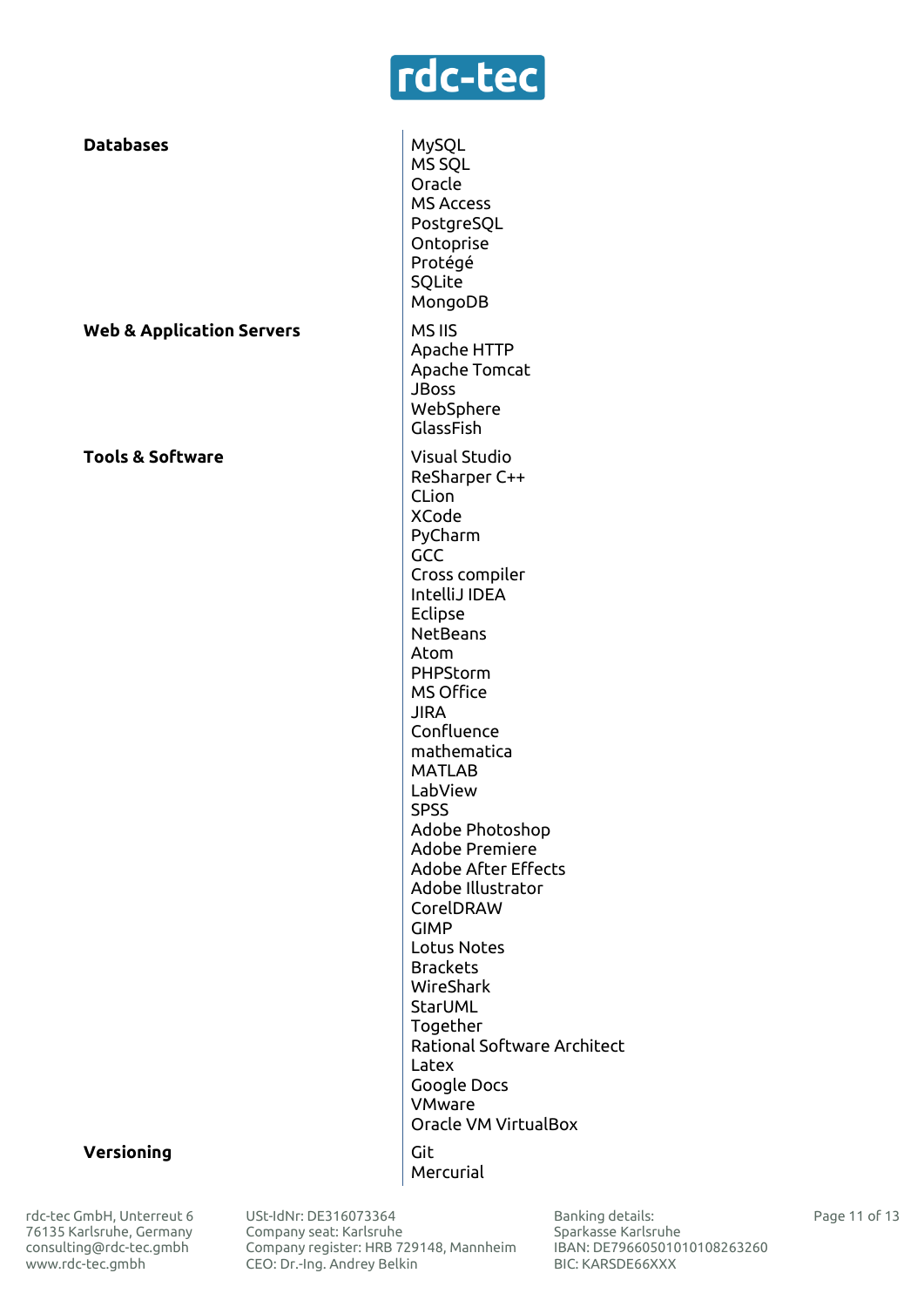

**Operating Systems** Windows

Subversion, SVN **CVS** MS Source Safe Windows CE Linux Embedded Linux FreeBSD Mac OS X iOS Palm OS VAX/VMS